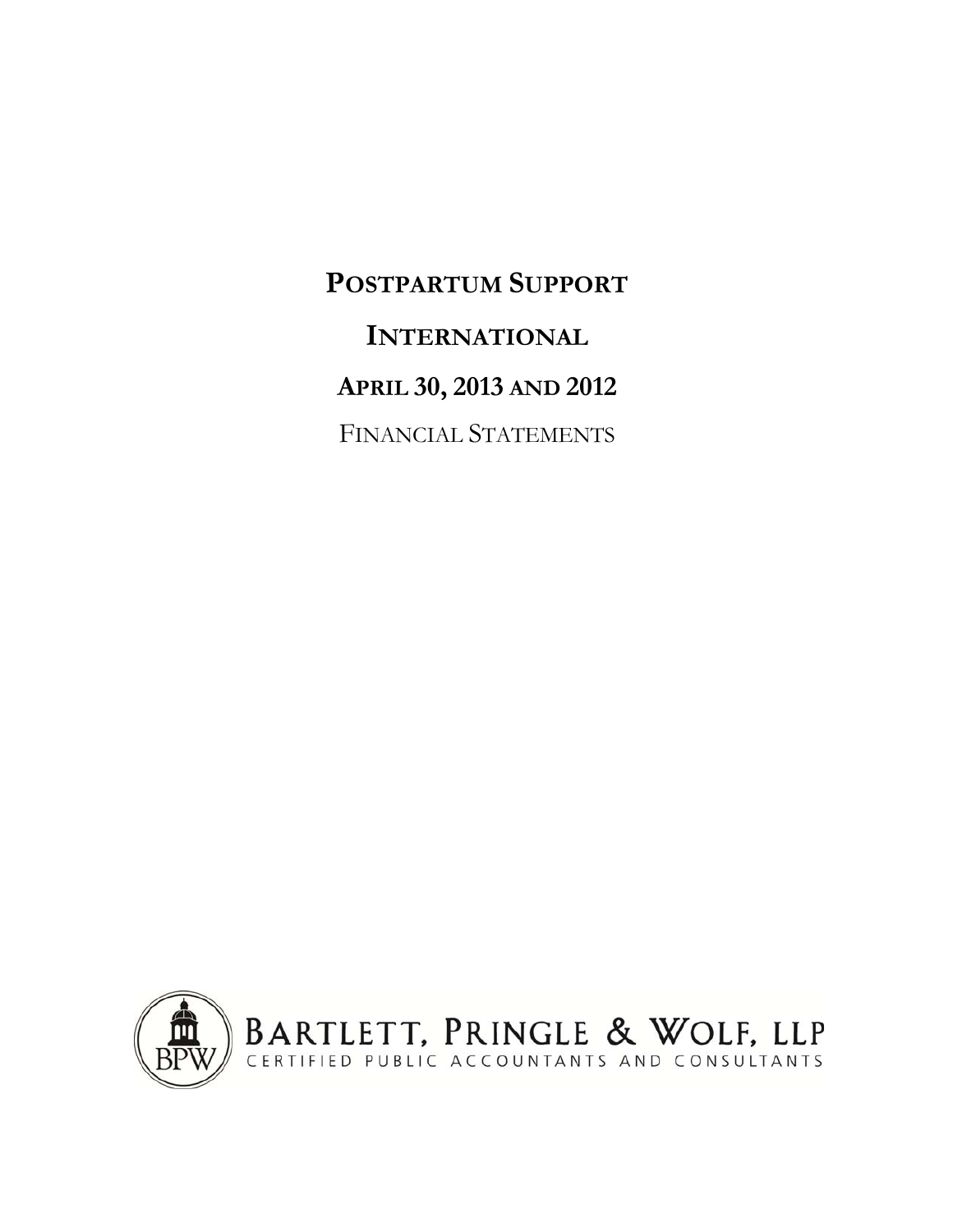# **TABLE OF CONTENTS**

Page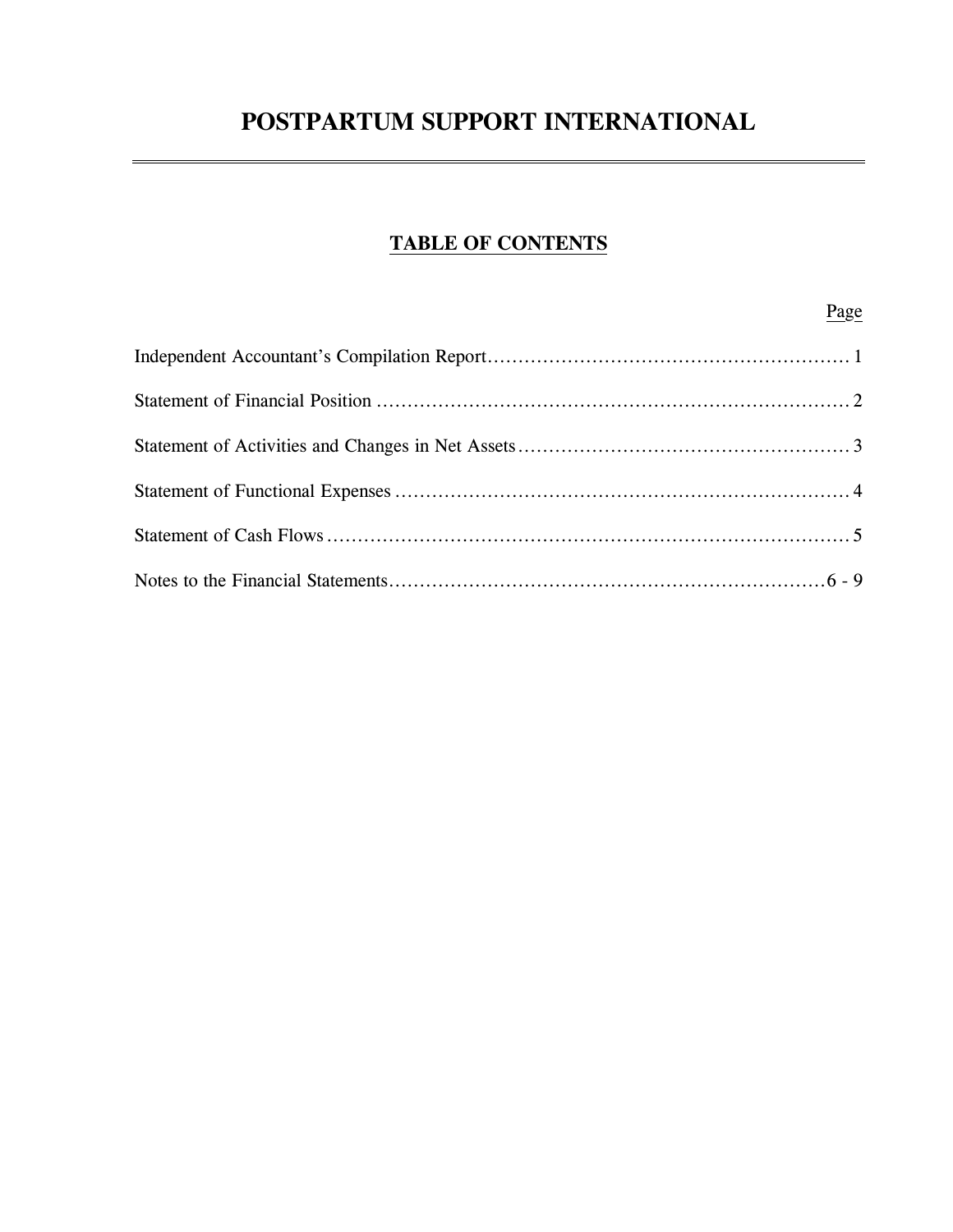

BARTLETT, PRINGLE & WOLF, LLP CERTIFIED PUBLIC ACCOUNTANTS AND CONSULTANTS

July 30, 2013

# **INDEPENDENT ACCOUNTANT'S COMPILATION REPORT**

### **To the Board of Directors Postpartum Support International:**

We have compiled the accompanying statement of financial position of Postpartum Support International (a non-profit corporation) as of April 30, 2013 and 2012, and the related statements of activities and changes in net assets, functional expenses and cash flows for the years then ended. We have not audited or reviewed the accompanying financial statements and, accordingly, do not express an opinion or any other form of assurance about whether the financial statements are in accordance with accounting principles generally accepted in the United States of America.

Management is responsible for the preparation and fair presentation of the financial statements in accordance with accounting principles generally accepted in the United States of America and for designing, implementing, and maintaining internal control relevant to the preparation and fair presentation of the financial statements.

Our responsibility is to conduct the compilations in accordance with Statements on Standards for Accounting and Review Services issued by the American Institute of Certified Public Accountants. The objective of a compilation is to assist management in presenting financial information in the form of financial statements without undertaking to obtain or provide any assurance that there are no material modifications that should be made to the financial statements.

Bartlett, Pringh - Wolf, LLP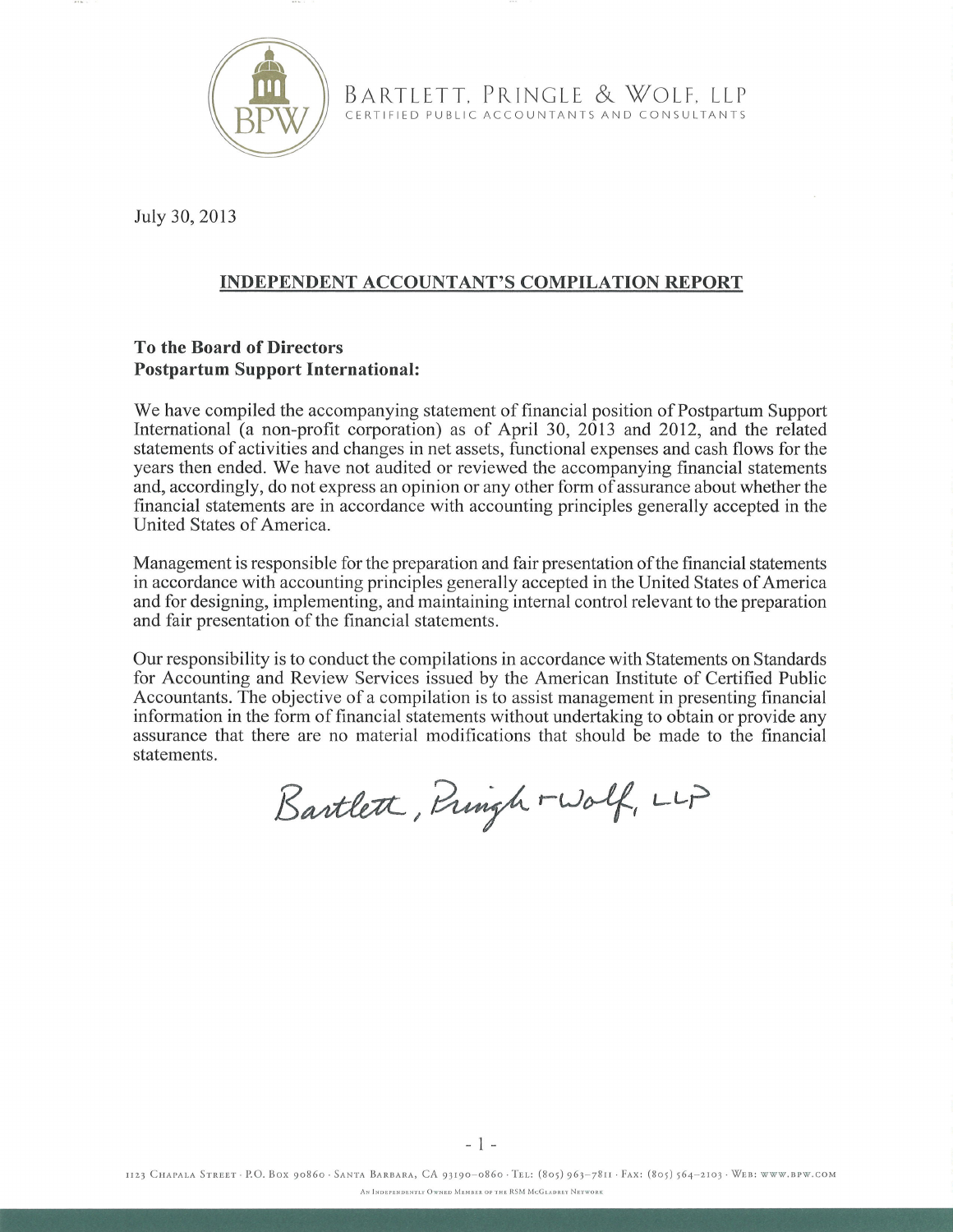# **POSTPARTUM SUPPORT INTERNATIONAL STATEMENT OF FINANCIAL POSITION April 30, 2013 and 2012 (Unaudited - See Independent Accountant's Compilation Report)**

| <b>ASSETS</b>                           |               |         |    |         |  |
|-----------------------------------------|---------------|---------|----|---------|--|
|                                         |               | 2013    |    | 2012    |  |
| <b>Current Assets:</b>                  |               |         |    |         |  |
| Cash and cash equivalents               | \$            | 159,932 | \$ | 173,929 |  |
| Accounts receivable                     |               | 2,896   |    | 8,846   |  |
| Deposits and prepaid expenses           |               | 1,733   |    | 2,633   |  |
| Total current assets                    |               | 164,561 |    | 185,408 |  |
| Equipment                               |               | 2,298   |    | 2,298   |  |
| Less accumulated depreciation           |               | (2,298) |    | (2,298) |  |
| Net property and equipment              |               |         |    |         |  |
| <b>Total Assets</b>                     | \$            | 164,561 | \$ | 185,408 |  |
| <b>LIABILITIES AND NET ASSETS</b>       |               |         |    |         |  |
| <b>Current Liabilities:</b>             |               |         |    |         |  |
| Accounts payable and accrued expenses   | $\mathcal{S}$ | 2,100   | \$ | 538     |  |
| Deferred revenue                        |               | 2,597   |    | 19,245  |  |
| <b>Total current liabilities</b>        |               | 4,697   |    | 19,783  |  |
| Net Assets:                             |               |         |    |         |  |
| Unrestricted                            |               | 140,941 |    | 165,625 |  |
| Temporarily restricted                  |               | 18,923  |    |         |  |
| Total net assets                        |               | 159,864 |    | 165,625 |  |
| <b>Total Liabilities and Net Assets</b> | \$            | 164,561 | \$ | 185,408 |  |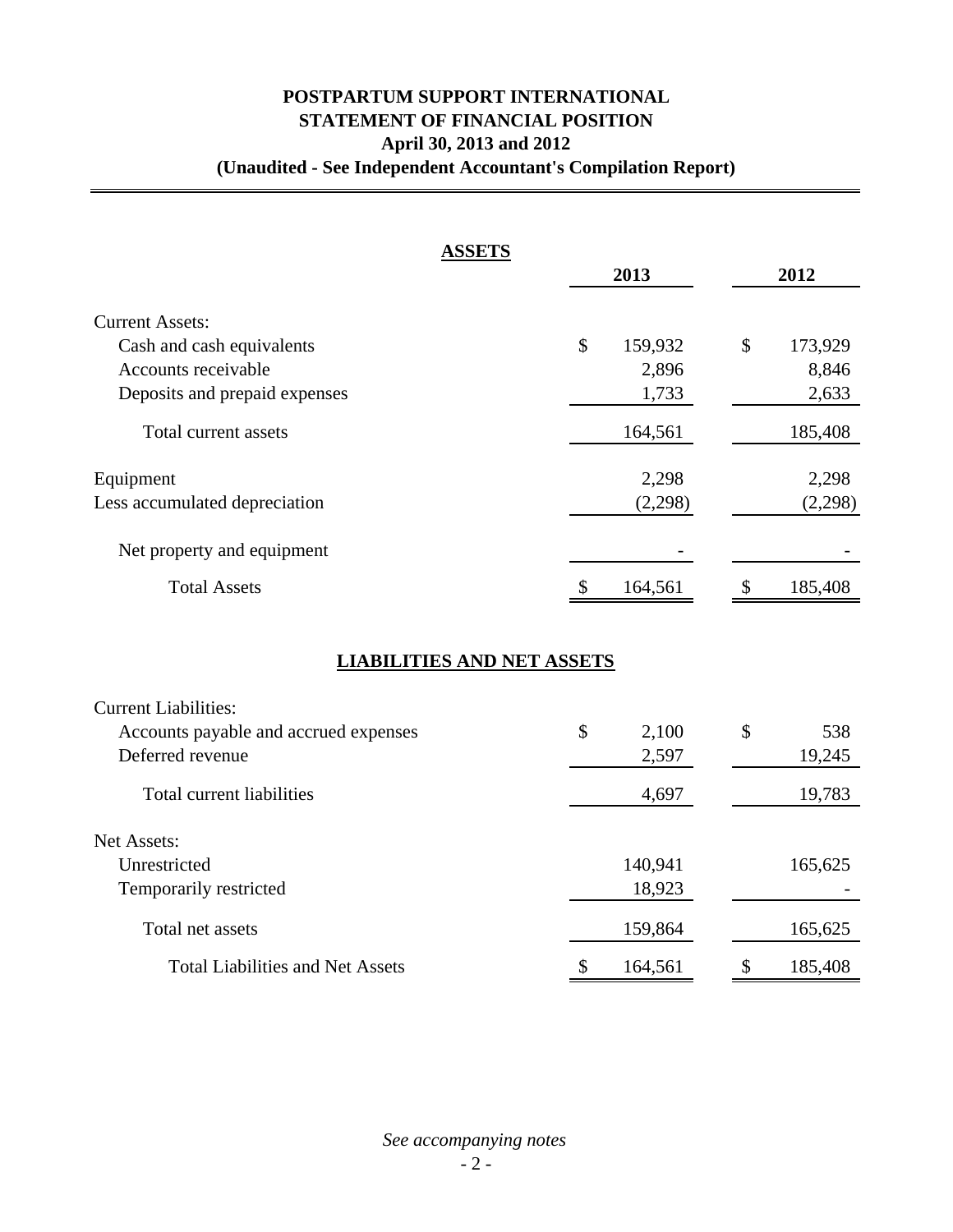# **POSTPARTUM SUPPORT INTERNATIONAL STATEMENT OF ACTIVITIES AND CHANGES IN NET ASSETS For the Years Ended April 30, 2013 and 2012 (Unaudited - See Independent Accountant's Compilation Report)**

|                                          | 2013 |           | 2012   |          |
|------------------------------------------|------|-----------|--------|----------|
| Special Event Revenue:                   |      |           |        |          |
| Gross revenue                            | \$   | 4,314     | \$     | 102,385  |
| Direct expenses                          |      | (123)     |        | (48,705) |
| Total special event revenue, net         |      | 4,191     |        | 53,680   |
| <b>Public Support and Other Revenue:</b> |      |           |        |          |
| Contributions                            |      | 16,787    |        | 19,844   |
| In-kind contributions                    |      | 450       |        | 5,929    |
| Membership                               |      | 31,993    |        | 33,773   |
| Conference income                        |      | 160       |        | 29,902   |
| Program service income                   |      | 89,899    |        | 30,369   |
| Miscellaneous income                     |      | 1,286     | 2,014  |          |
| Total public support and other revenue   |      | 140,575   |        | 121,831  |
| Total special event revenue, public      |      |           |        |          |
| support and other revenue                |      | 144,766   |        | 175,511  |
| Expenses:                                |      |           |        |          |
| Program services                         |      | 105,022   |        | 107,343  |
| Management and general                   |      | 57,659    | 54,745 |          |
| Fundraising                              |      | 6,769     |        | 6,618    |
| Total expenses                           |      | 169,450   |        | 168,706  |
| Change in unrestricted net assets        |      | (24, 684) |        | 6,805    |
| Temporarily restricted contributions     |      | 18,923    |        |          |
| Change in net assets                     |      | (5,761)   |        | 6,805    |
| Net assets at beginning of year          |      | 165,625   |        | 158,820  |
| Net assets at end of year                | \$   | 159,864   | \$     | 165,625  |

*See accompanying notes*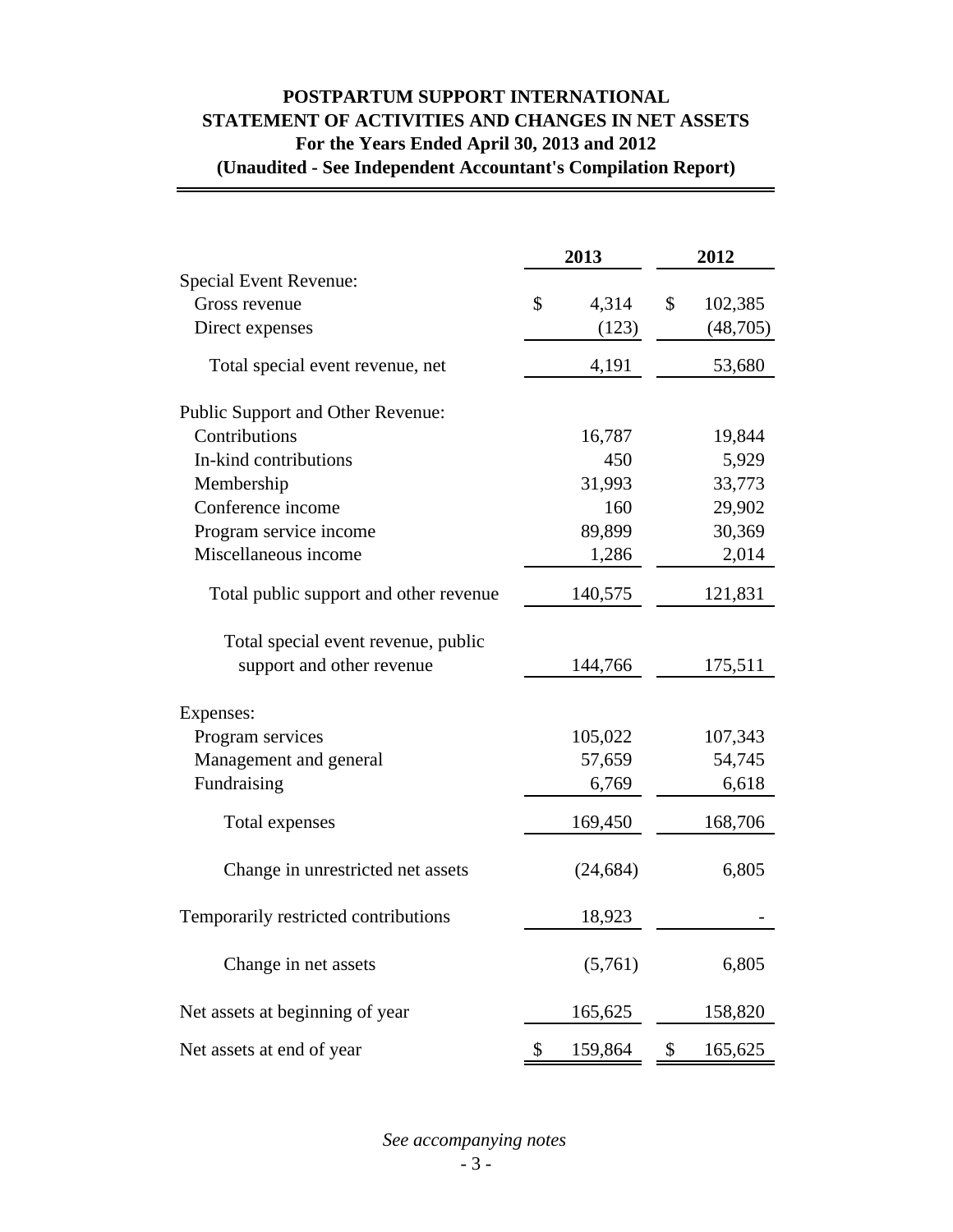# **POSTPARTUM SUPPORT INTERNATIONAL STATEMENT OF FUNCTIONAL EXPENSES For the Years Ended April 30, 2013 and 2012 (Unaudited - See Independent Accountant's Compilation Report)**

|                            | Program<br><b>Services</b> | <b>Management</b><br>and General | <b>Fundraising</b> | 2013<br><b>Total</b> | 2012<br><b>Total</b> |
|----------------------------|----------------------------|----------------------------------|--------------------|----------------------|----------------------|
| <b>Bank</b> fees           | \$                         | $\mathbb{S}$<br>681              | \$                 | \$<br>681            | \$<br>2,222          |
| Board development          | 1,059                      | 3,177                            |                    | 4,236                | 4,697                |
| Bookkeeping service        |                            | 3,600                            |                    | 3,600                | 3,900                |
| <b>Consultant Fees</b>     | 3,965                      |                                  |                    | 3,965                | 2,600                |
| Dues and subscriptions     |                            |                                  |                    |                      | 100                  |
| Grants                     | 4,502                      |                                  |                    | 4,502                | 7,224                |
| Insurance                  | 1,156                      | 2,761                            | 199                | 4,116                | 2,717                |
| Licenses and permits       |                            | 222                              |                    | 222                  | 251                  |
| Miscellaneous              |                            | 232                              |                    | 232                  | 22                   |
| Newsletter                 |                            |                                  |                    |                      | 683                  |
| Office expenses            | 979                        | 489                              | 489                | 1,957                | 3,739                |
| Payroll expense            | 30,095                     | 36,908                           | 5,175              | 72,178               | 66,662               |
| Postage and delivery       | 1,182                      | 591                              | 591                | 2,364                | 4,161                |
| PPD awareness              |                            |                                  |                    |                      | 2,914                |
| PPD support and training   | 35,041                     |                                  |                    | 35,041               | 800                  |
| Printing, reproduction and |                            |                                  |                    |                      |                      |
| publications               | 17,376                     |                                  |                    | 17,376               | 11,653               |
| Professional fees          |                            | 4,500                            |                    | 4,500                | 5,058                |
| PSI conference             | 565                        |                                  |                    | 565                  | 28,121               |
| PSI video                  |                            |                                  |                    |                      | 9,077                |
| Rent                       | 4,914                      | 1,071                            | 315                | 6,300                | 6,300                |
| Telephone                  | 749                        | 749                              |                    | 1,498                | 1,225                |
| <b>Utilities</b>           | 2,678                      | 2,678                            |                    | 5,356                | 3,787                |
| Website                    | 761                        |                                  |                    | 761                  | 793                  |
| <b>Totals</b>              | \$<br>105,022              | \$<br>57,659                     | \$<br>6,769        | \$<br>169,450        | \$<br>168,706        |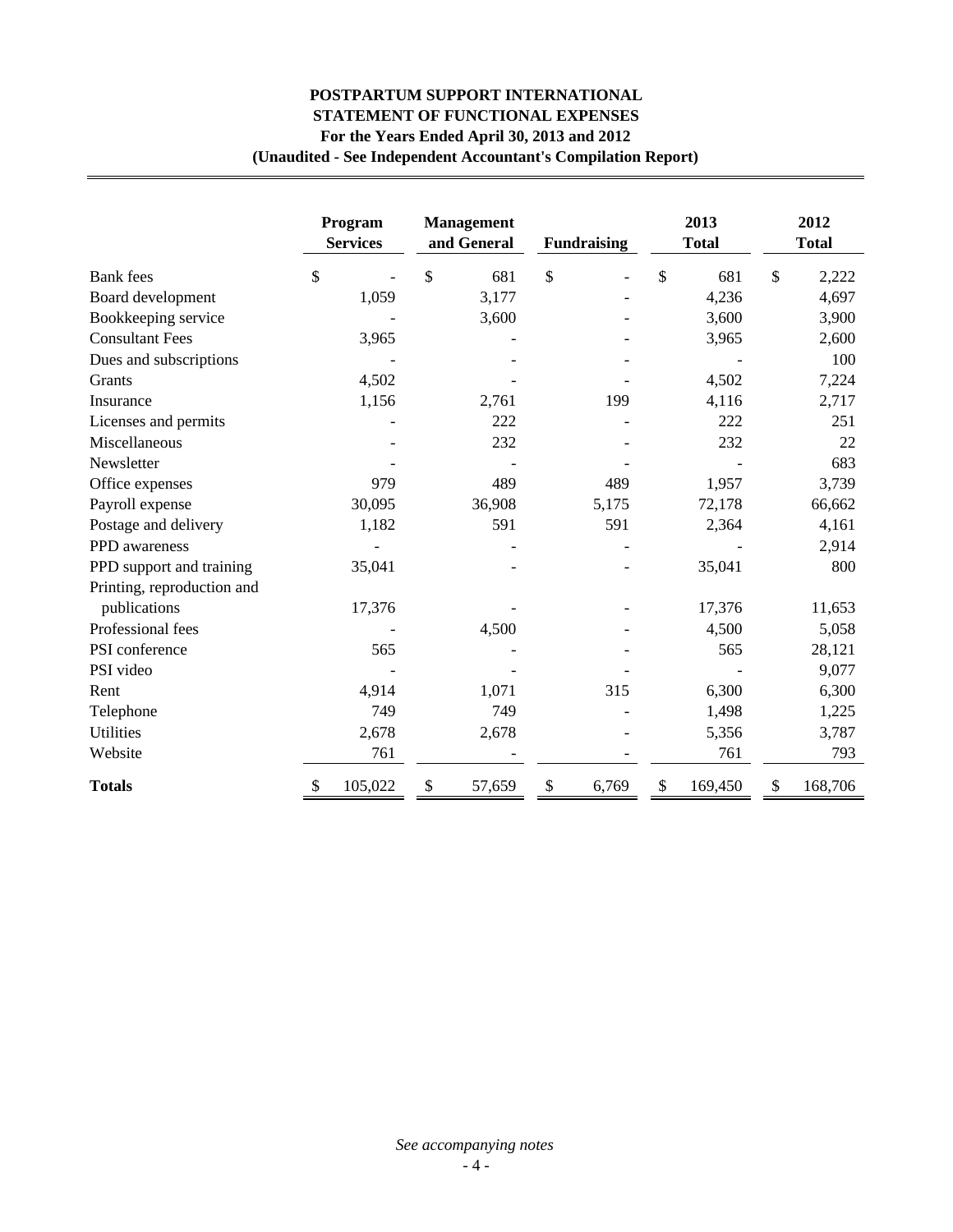# **POSTPARTUM SUPPORT INTERNATIONAL STATEMENT OF CASH FLOWS For the Years Ended April 30, 2013 and 2012 (Unaudited - See Independent Accountant's Compilation Report)**

|                                                                          | 2013 |           | 2012 |         |
|--------------------------------------------------------------------------|------|-----------|------|---------|
| <b>Cash Flows from Operating Activities:</b>                             |      |           |      |         |
| Change in net assets                                                     | \$   | (5,761)   | \$   | 6,805   |
| Adjustments to reconcile change in net assets to net                     |      |           |      |         |
| cash provided (used) by operating activities:<br>(Increase) decrease in: |      |           |      |         |
| Accounts receivable                                                      |      | 5,950     |      | (8,558) |
| Deposits and prepaid expenses                                            |      | 900       |      | (1,125) |
| Increase (decrease) in:                                                  |      |           |      |         |
| Accounts payable and accrued expenses                                    |      | 1,562     |      | (166)   |
| Deferred revenue                                                         |      | (16, 648) |      | 19,245  |
| Net cash provided (used) by operating activities                         |      | (13,997)  |      | 16,201  |
|                                                                          |      |           |      |         |
| Increase (decrease) in Cash and Cash Equivalents                         |      | (13,997)  |      | 16,201  |
| Cash and Cash Equivalents at Beginning of Year                           |      | 173,929   |      | 157,728 |
| Cash and Cash Equivalents at End of Year                                 |      | 159,932   |      | 173,929 |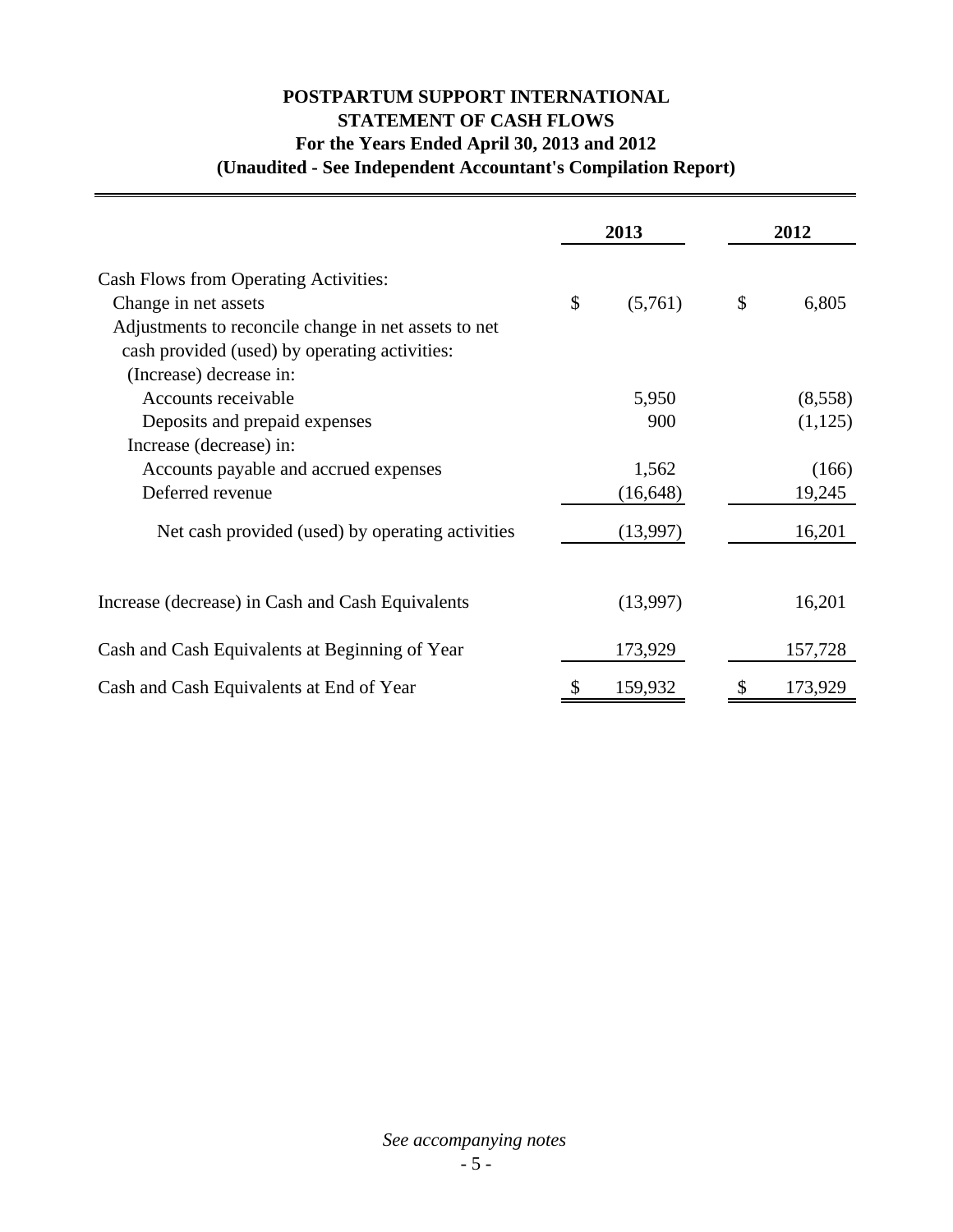# **NOTES TO FINANCIAL STATEMENTS**

#### **(Unaudited - See Independent Accountant's Compilation Report)**

#### **Note 1 - Nature of Organization**

Postpartum Support International (the Organization), a non-profit corporation, was incorporated as a California nonprofit corporation. The Organization was formed to provide support and education for perinatal mood disorders. The Organization's programs include:

#### *Annual Conference*

The Organization's annual conference provides a venue for self-help volunteers and health professionals to network worldwide; share, gain and bring back information to their local communities on the best way to help women and their families cope with perinatal mood and anxiety disorders. There was no annual conference held during the fiscal year ended April 30, 2013.

#### *Support Network*

The Organization provides a social support network: Postpartum Support International members and area coordinators in 50 states and 40 countries worldwide who provide emotional support through groups, educational information and referral to local professionals for postpartum families in their areas.

#### *Educational Resources*

The Organization provides postpartum support training to professionals and lay volunteers. The Organization hosts a website at www.postpartum.net that provides information on forms of perinatal mood and anxiety disorders along with referrals to local resources for consumers and professionals.

## **Note 2 - Summary of Significant Accounting Policies**

#### A) Basis of Accounting

The Organization prepares its financial statements on the accrual basis of accounting.

#### B) Basis of Presentation

The accounting and reporting method used by the Organization classifies resources by their nature and purpose, based on the presence or absence of donor-imposed restrictions, into three classes of net assets:

#### Unrestricted Net Assets

The unrestricted group of net assets represents unrestricted resources available for current support of the Organization's activities. Designations by the Board of Directors are included in unrestricted net assets.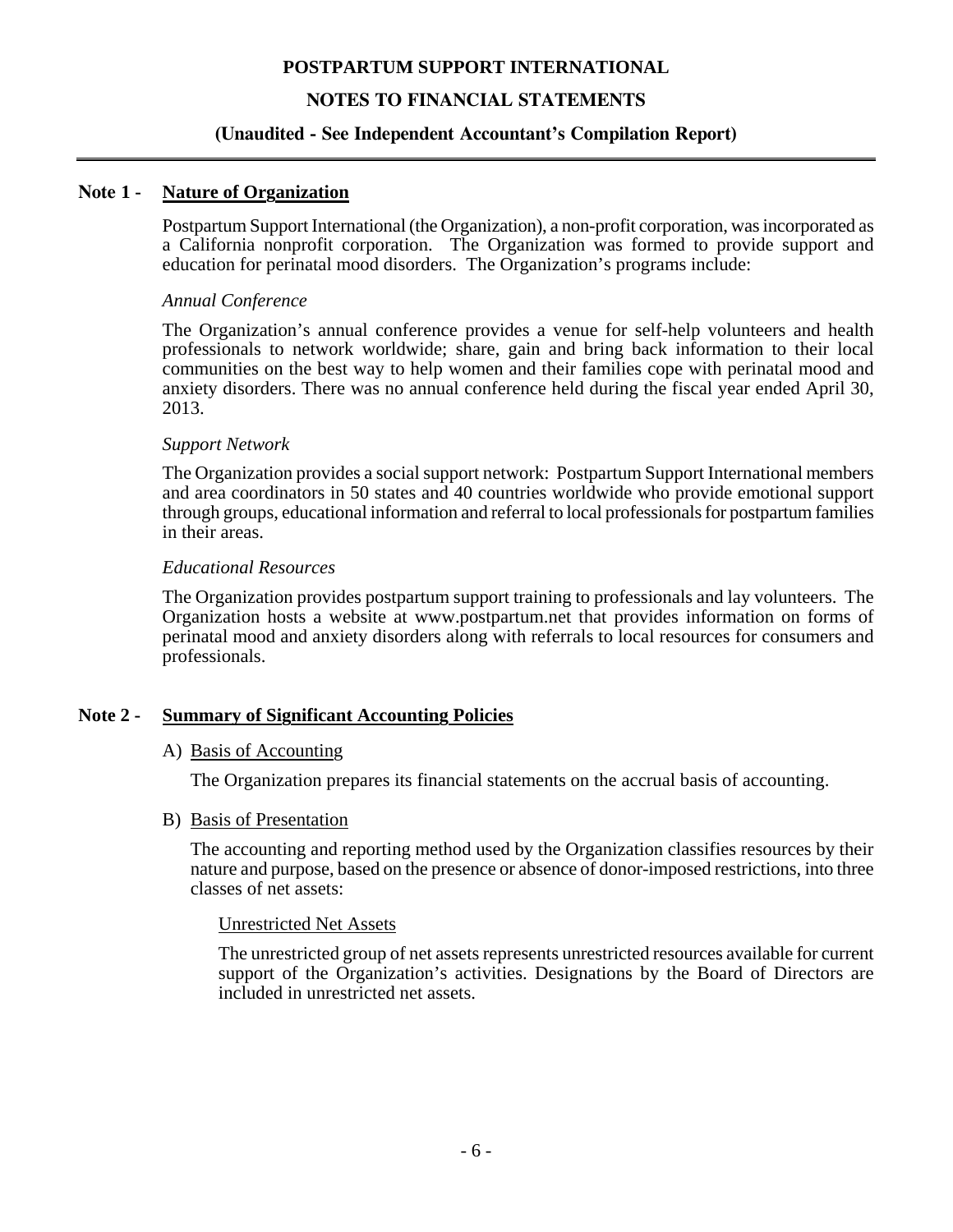# **NOTES TO FINANCIAL STATEMENTS**

## **(Unaudited - See Independent Accountant's Compilation Report)**

#### **Note 2 - Summary of Significant Accounting Policies (Continued)**

#### Temporarily Restricted Net Assets

Temporarily restricted net assets include gifts which may be fully expended but have been restricted by donors for certain purposes or are subject to time restrictions. Donor restricted contributions whose restrictions are met in the same year as received are reflected as unrestricted contributions in the accompanying financial statements.

#### Permanently Restricted Net Assets

Permanently restricted net assets include gifts and endowment funds, which require by donor restriction that the corpus be invested in perpetuity and only the income be made available to the Organization for use in accordance with donor restrictions.

#### C) Income Taxes

The Organization is organized as a California nonprofit corporation and is exempt from federal and state income taxes under Section 501(c) (3) of the Internal Revenue Code and similar state provisions. The Organization has not been classified as a private foundation as defined by the Internal Revenue Code.

In the fiscal year ended April 2010, the Organization adopted the accounting for uncertainty in income tax provisions contained within accounting principles generally accepted in the United States of America ("GAAP"). This guidance requires the evaluation of tax positions taken or expected to be taken in the course of preparing the Organization's financial statements to determine whether the tax positions are more likely than not of being sustained by the applicable tax authority. Tax positions not deemed to meet the more likely than not threshold would be recorded as a tax benefit or expense in the current year. Management evaluated the Organization's tax positions and concluded that the Organization had taken no uncertain tax positions that require adjustment to the financial statements to comply with the provisions of this guidance. However, the conclusions regarding accounting for uncertainty in income taxes will be subject to review and may be adjusted at a later date based on factors including, but not limited to, ongoing analysis of tax laws, regulations, and interpretations thereof.

The Organization files income tax returns in the U.S. federal jurisdiction and in the states of California and Oregon. The Foundation is no longer subject to U.S. federal tax authorities for the years before 2009 and for state tax authorities for years before 2008.

#### D) Use of Estimates

 The preparation of financial statements in conformity with generally accepted accounting principles requires management of the Organization to make estimates and assumptions that affect the amounts of assets, liabilities, revenues and expenses reported in the financial statements and accompanying notes. Actual results could differ from those estimates. Significant estimates include the estimated useful lives of equipment and allocation of costs by function.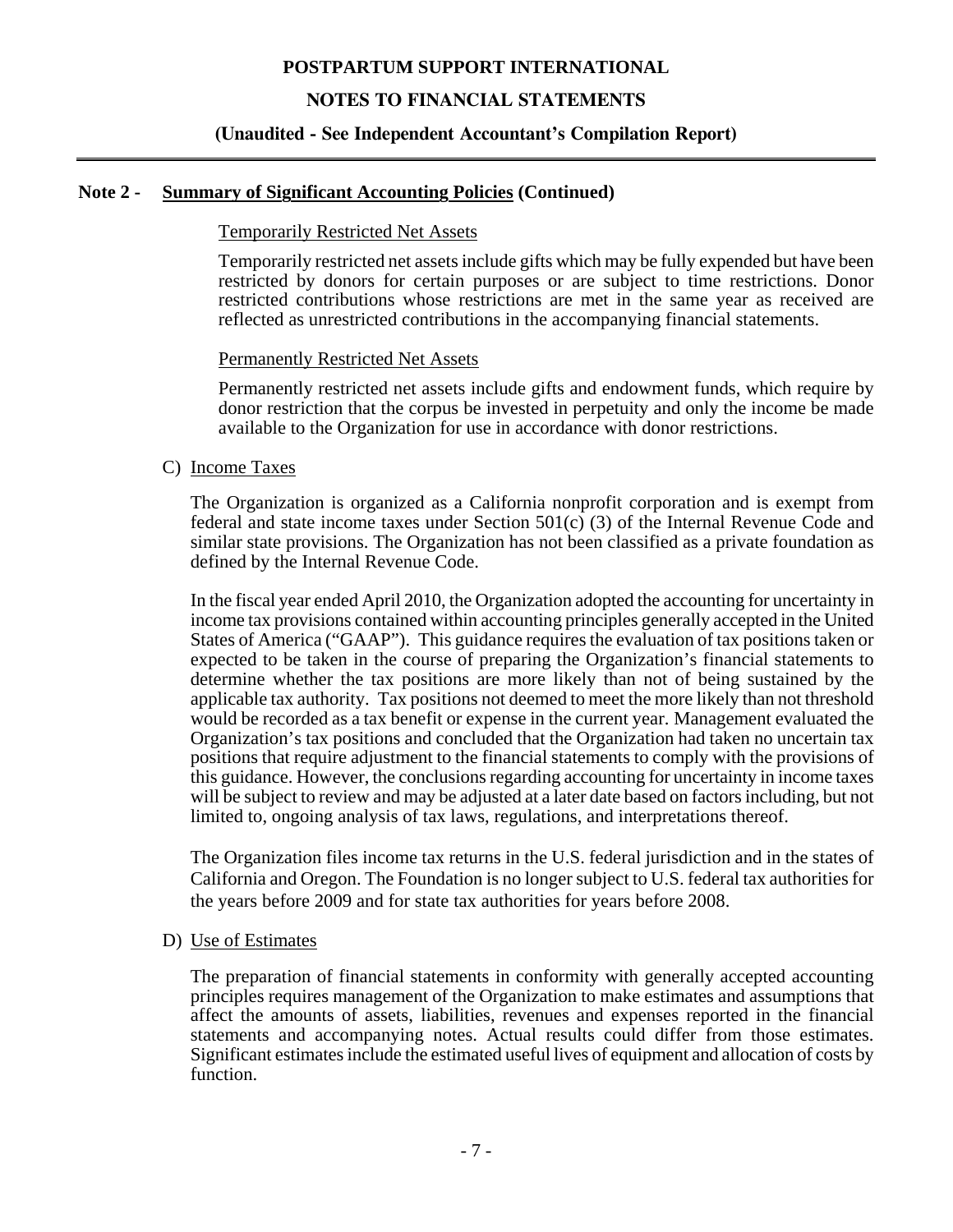# **NOTES TO FINANCIAL STATEMENTS**

## **(Unaudited - See Independent Accountant's Compilation Report)**

#### **Note 2 - Summary of Significant Accounting Policies (Continued)**

#### E) Cash Equivalents

For the purposes of the statement of cash flows, the Organization considers all highly liquid instruments purchased with an original maturity of three months or less to be cash equivalents.

#### F) Property and Equipment

Property and equipment are recorded at cost with depreciation calculated using the straight line method over the estimated useful lives of the assets, which is three years. The Organization's policy is to capitalize equipment with a life greater than one year if the cost exceeds \$1,000.

#### G) Donor Restrictions

The Organization reports gifts of cash and other assets as restricted support if they are received with donor stipulations that limit the use of the donated assets. When a donor restriction expires (that is, when a stipulated time restriction ends or a purpose restriction is accomplished), temporarily restricted net assets are reclassified as unrestricted net assets and reported in the statement of activities as net assets released from restrictions. Donor-restricted contributions whose restrictions are met in the same year as received are reflected as unrestricted contributions in the statement of activities.

The Organization reports gifts of property and equipment (or other long-lived assets) as unrestricted contributions unless explicit donor stipulations specify how the donated assets must be used. Gifts of long-lived assets with explicit restrictions that specify how the assets are to be used and gifts of cash or other assets that must be used to acquire long-lived assets are reported as restricted contributions. Absent explicit donor stipulations about how long those long-lived assets must be maintained, the Organization reports expirations of donor restrictions when the donated or acquired long-lived assets are placed in service.

#### H) Functional Allocation of Expenses

The costs of providing the various programs and other supporting services have been summarized on a functional basis in the statement of functional expenses. Expenses that can be specifically identified with a specific program or supporting service are charged directly to the related program or supporting service. Expenses that are associated with more than one program or supporting service are allocated based on time spent in the various functions as estimated by the Organization's management.

I) Donated Services

No amounts are reflected in the financial statements for donated services since no objective basis is available to measure the value of such services. However, a substantial number of volunteers, including the Board of Directors, have donated significant amounts of their time to the Organization.